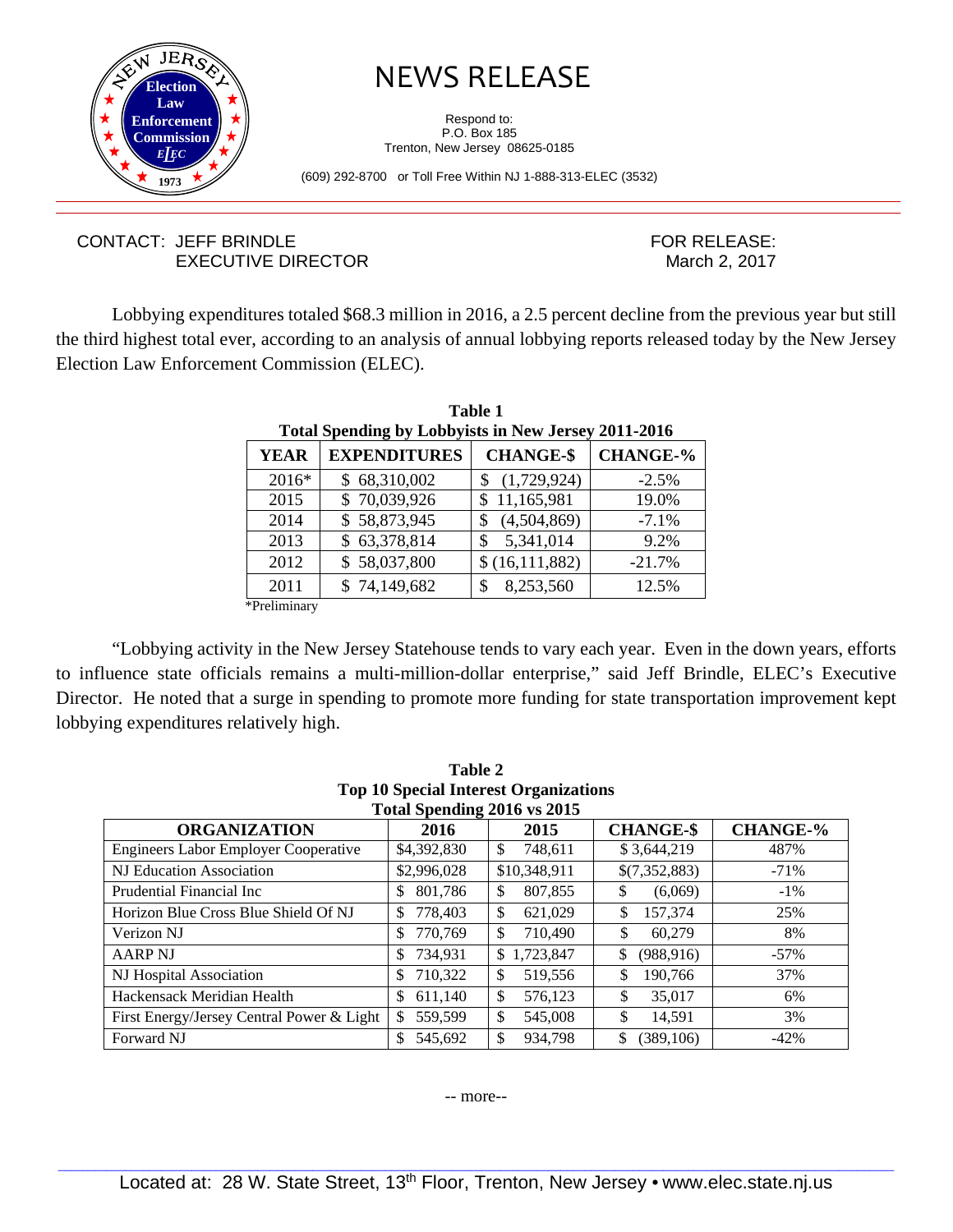Two groups- New Jersey Hospital Association and Hackensack Meridian Health- joined the top ten list in 2016. Two others- Virtua Health Inc. and Honeywell International Inc.- moved off it.

"The issues affecting the state capitol are like a kaleidoscope. The mix of issues changes every year. As a result, the amounts spent by various interest groups and their rankings fluctuates," Brindle said.

Special interest spending in 2016 was driven by two labor-business coalitions, Engineers Labor Employer Cooperative and Forward NJ, that supported a new plan to finance the state's transportation infrastructure. Their combined spending grew from less than \$300,000 in 2014 to \$1.7 million in 2015 to \$4.9 million in 2016. As a result, transportation interests, which ranked ninth in 2015, jumped to second in 2016 behind miscellaneous businesses.

With health care issues like out-of-network insurance, paid sick leave and telemedicine all among the most lobbied issues in 2016, according to a September 28, 2016 ELEC analysis, health care groups and hospitals also ranked high on the list of spenders. Unions dropped because of the big reduction in spending by New Jersey Education Association.

| Top To Special Interest Categories                                                                         |             |              |                  |        |  |  |
|------------------------------------------------------------------------------------------------------------|-------------|--------------|------------------|--------|--|--|
| by Total Spending in 2016*                                                                                 |             |              |                  |        |  |  |
| <b>CHANGE-%</b><br><b>CHANGE-\$</b><br><b>SPECIAL INTEREST GROUP</b><br>2016<br>2015                       |             |              |                  |        |  |  |
| <b>Business-Miscellaneous</b>                                                                              | \$9,517,782 | \$9,678,256  | (160, 474)<br>\$ | $-2\%$ |  |  |
| Transportation                                                                                             | \$6,885,435 | \$2,955,858  | \$3,929,577      | 133%   |  |  |
| <b>Health Care</b>                                                                                         | \$6,082,511 | \$4,925,441  | \$1,157,070      | 23%    |  |  |
| Hospital                                                                                                   | \$5,269,388 | \$5,312,319  | (42,930)<br>\$   | $-1\%$ |  |  |
| Energy                                                                                                     | \$5,101,023 | \$4,100,922  | 1,000,101<br>\$. | 24%    |  |  |
| Insurance                                                                                                  | \$4,400,836 | \$5,164,224  | (763, 388)<br>S  | $-15%$ |  |  |
| Union                                                                                                      | \$4,384,076 | \$11,697,229 | \$(7,313,154)    | $-63%$ |  |  |
| <b>Real Estate</b>                                                                                         | \$4,274,554 | \$3,492,941  | 781,613<br>S     | 22%    |  |  |
| Drugs                                                                                                      | \$3,003,070 | \$3,451,921  | (448, 852)<br>\$ | $-13%$ |  |  |
| Education                                                                                                  | \$2,130,086 | \$1,774,267  | 355,818<br>S.    | 20%    |  |  |
| $\cdots$<br>$\sim$<br>1.1.1.1<br><b>DI DOM</b><br>$\mathbf{1}$ $\mathbf{1}$ $\mathbf{1}$ $\mathbf{1}$<br>. |             |              |                  |        |  |  |

**Table 3 Top 10 Special Interest Categories** 

\*Numbers in this year's analysis are higher than reported in previous press releases because ELEC's analysis included more spending data

Despite a 28 percent drop from 2015, spending on communications still reached its fourth highest total ever at \$10.6 million. Included in this category are direct appeals to the public to create pressure for or against legislation or other public issues. "They have become a big part of the lobbying arsenal during the past decade," said Brindle.

| Table 4                                                             |               |                  |                 |  |
|---------------------------------------------------------------------|---------------|------------------|-----------------|--|
| <b>Total Annual Spending on Lobbying Communications - 2011-2016</b> |               |                  |                 |  |
| <b>YEAR</b>                                                         | <b>AMOUNT</b> | <b>CHANGE-\$</b> | <b>CHANGE-%</b> |  |
| 2016                                                                | \$10,574,948  | (4,204,761)      | $-28%$          |  |
| 2015                                                                | \$14,779,709  | \$11,044,746     | 296%            |  |
| 2014                                                                | \$3,734,963   | (3,081,016)      | $-45%$          |  |
| 2013                                                                | 6,815,979     | 4,608,363        | 209%            |  |
| 2012                                                                | \$2,207,616   | \$(12,979,720)   | $-85%$          |  |
| 2011                                                                | \$15,187,336  | 4,844,019        | 47%             |  |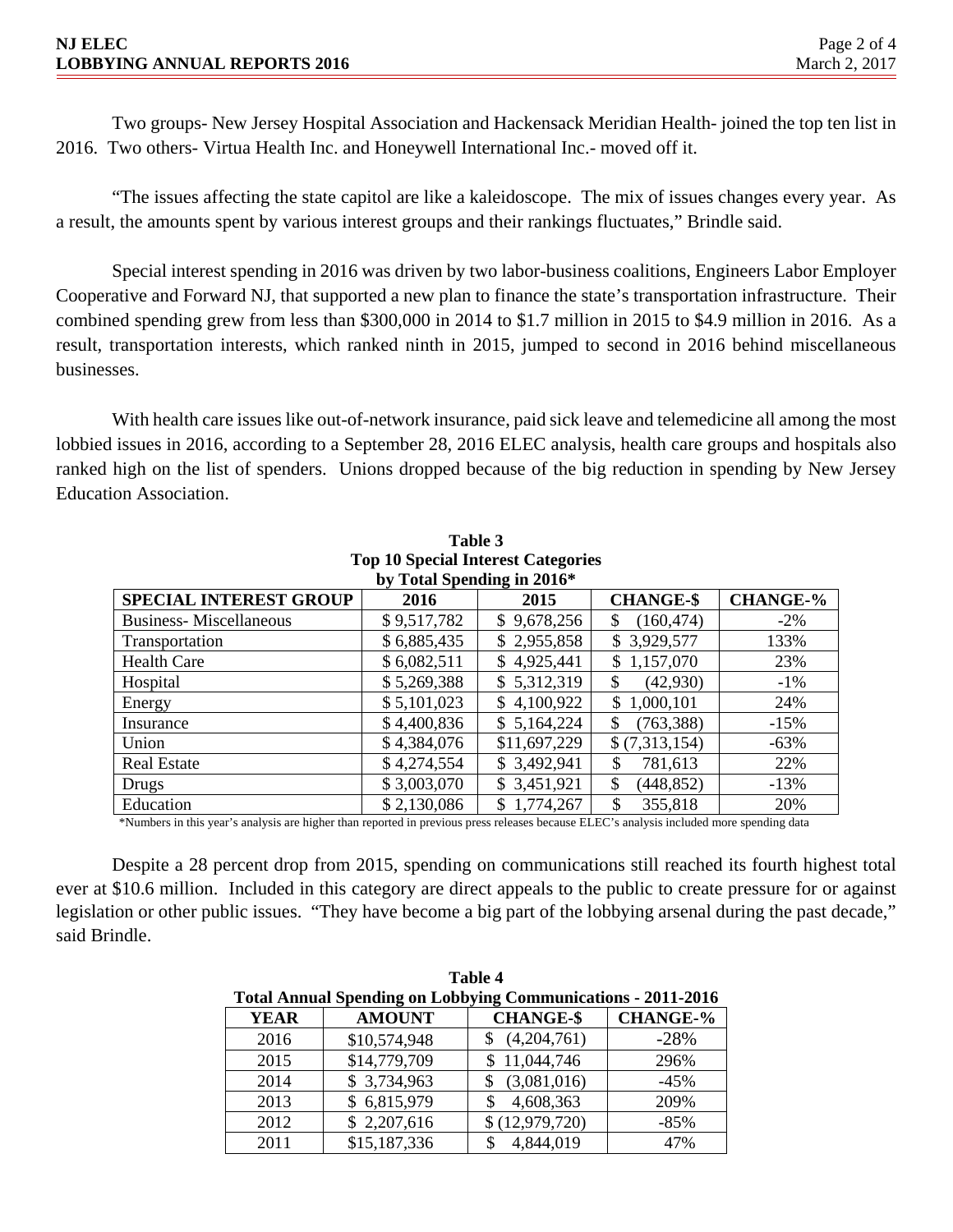| <b>NJ ELEC</b>                      | Page 3 of 4   |
|-------------------------------------|---------------|
| <b>LOBBYING ANNUAL REPORTS 2016</b> | March 2, 2017 |

Nearly half of the communications spending- \$4.7 million- was done by Engineers Labor Employer Cooperative and Forward NJ. Those groups supported Public Question II, which won voter approval in November. The ballot question dedicated all revenue from the state motor fuels tax and petroleum products gross receipts tax to the Transportation Trust Fund.

**Table 5** 

| 1 avr. 2                                    |               |  |  |  |
|---------------------------------------------|---------------|--|--|--|
| <b>Top Five Expenditures on</b>             |               |  |  |  |
| <b>Lobbying Communications in 2016</b>      |               |  |  |  |
| <b>GROUP</b>                                | <b>AMOUNT</b> |  |  |  |
| <b>Engineers Labor Employer Cooperative</b> | \$4,165,830   |  |  |  |
| <b>NJ Education Association</b>             | \$2,648,784   |  |  |  |
| Forward NJ                                  | \$545,692     |  |  |  |
| New Way For NJ                              | 539,818       |  |  |  |
| <b>AARP NJ</b>                              | 398,241       |  |  |  |

Most of the decline in lobbying expenditures in 2016 came from the \$4.2 million drop in communications outlays. The decline was offset in part by a combined increase of \$2.8 million on in-house salaries and compensation to outside agents.

**Table 6** 

| Table 6                                                                        |              |              |                |        |  |
|--------------------------------------------------------------------------------|--------------|--------------|----------------|--------|--|
| <b>Lobbying Expenses by Category</b>                                           |              |              |                |        |  |
| <b>CHANGE-%</b><br><b>EXPENSE CATEGORY</b><br><b>CHANGE-\$</b><br>2016<br>2015 |              |              |                |        |  |
| <b>In-House Salaries</b>                                                       | \$35,533,514 | \$33,872,055 | \$1,661,459    | 5%     |  |
| <b>Compensation to Outside Agents</b>                                          | \$16,945,899 | \$15,961,558 | 984,341<br>\$. | 6%     |  |
| Communications                                                                 | \$10,574,948 | \$14,779,709 | \$(4,204,761)  | $-28%$ |  |
| <b>Support Personnel</b>                                                       | \$2,498,862  | \$2,604,048  | (105, 186)     | $-4%$  |  |
| Travel and Lodging                                                             | 439,326      | 522,622      | (83,296)       | $-16%$ |  |

For the first time in a decade, the amount spent by lobbyists on "benefit passing"- gifts like meals, trips or other things of value- rose from \$2,439 to \$3,501. "While this represents a 44 percent increase, keep in mind that the 2015 figure was a historic low," said Brindle. "The 2016 total is miniscule compared to the 1992 spending peak of \$163,375."

| Table 7                                  |  |  |
|------------------------------------------|--|--|
| <b>Total Spending on Benefit Passing</b> |  |  |
| <b>Unadjusted for Reimbursements</b>     |  |  |

| <b>YEAR</b> | <b>TOTAL SPENT ON</b><br><b>BENEFIT PASSING</b> | <b>CHANGE IN %</b> |
|-------------|-------------------------------------------------|--------------------|
| 2016        | 3,501                                           | 44%                |
| 2015        | 2,439                                           | $-26%$             |
| 2014        | 3,283                                           | $-18%$             |
| 2013        | 4,022                                           | $-29%$             |
| 2012        | 5,652                                           | $-1\%$             |
| 2011        | 5,687                                           | $-24%$             |

Lobbyists in 2016 reported holding 147 appointed seats on public authorities, boards and commissions-13 less than in 2015. Some lobbyists sit on multiple boards.

The average number of lobbyists dropped slightly to 935 in 2016 from 937 in 2015. The total remains well below the peak of 1,043 in 2008. The number of clients fell from 2,010 to 1,950- a 3 percent decline.